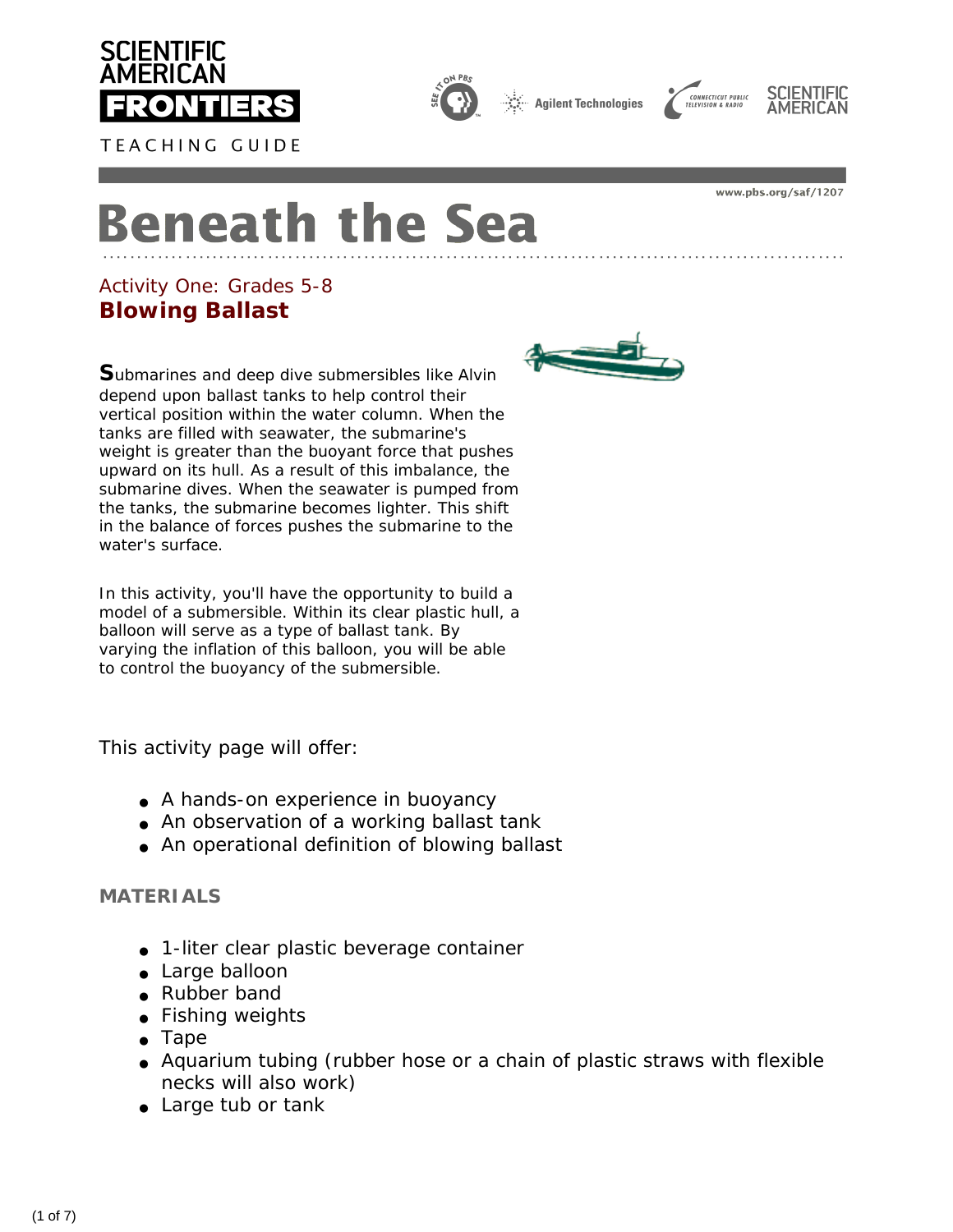

# **PROCEDURE**

- 1. Stretch a balloon by inflating and deflating it about a dozen times. If necessary, pull and stretch out the balloon to make it more flexible.
- 2. Obtain a length of plastic aquarium tubing. If you do not have tubing, you can construct such a tube by connecting straws. If you are using straws, secure them with waterproof, sturdy tape, and make sure to place a bend in the straw as shown above.
- 3. Place the mouth of the balloon over one end of the straw/tubing. Use a rubber band to secure the balloon to the straw/tube end. Make sure that the rubber band does not squeeze off the air passage.
- 4. Insert the balloon into the 1-liter clear plastic beverage container.
- 5. Place the container in a large tank or tub of water. Let the container fill with water. As it fills with water, the container should sink. If it does not sink, add several fishing weights until the water-filled container settles to the bottom of the tank.
- 6. Make a prediction. Suppose you blew a small puff of air into the balloon. How would that change the buoyancy of your "submersible"?
- 7. Suppose you inflated the balloon to a greater volume? Would that offset the sub's weight?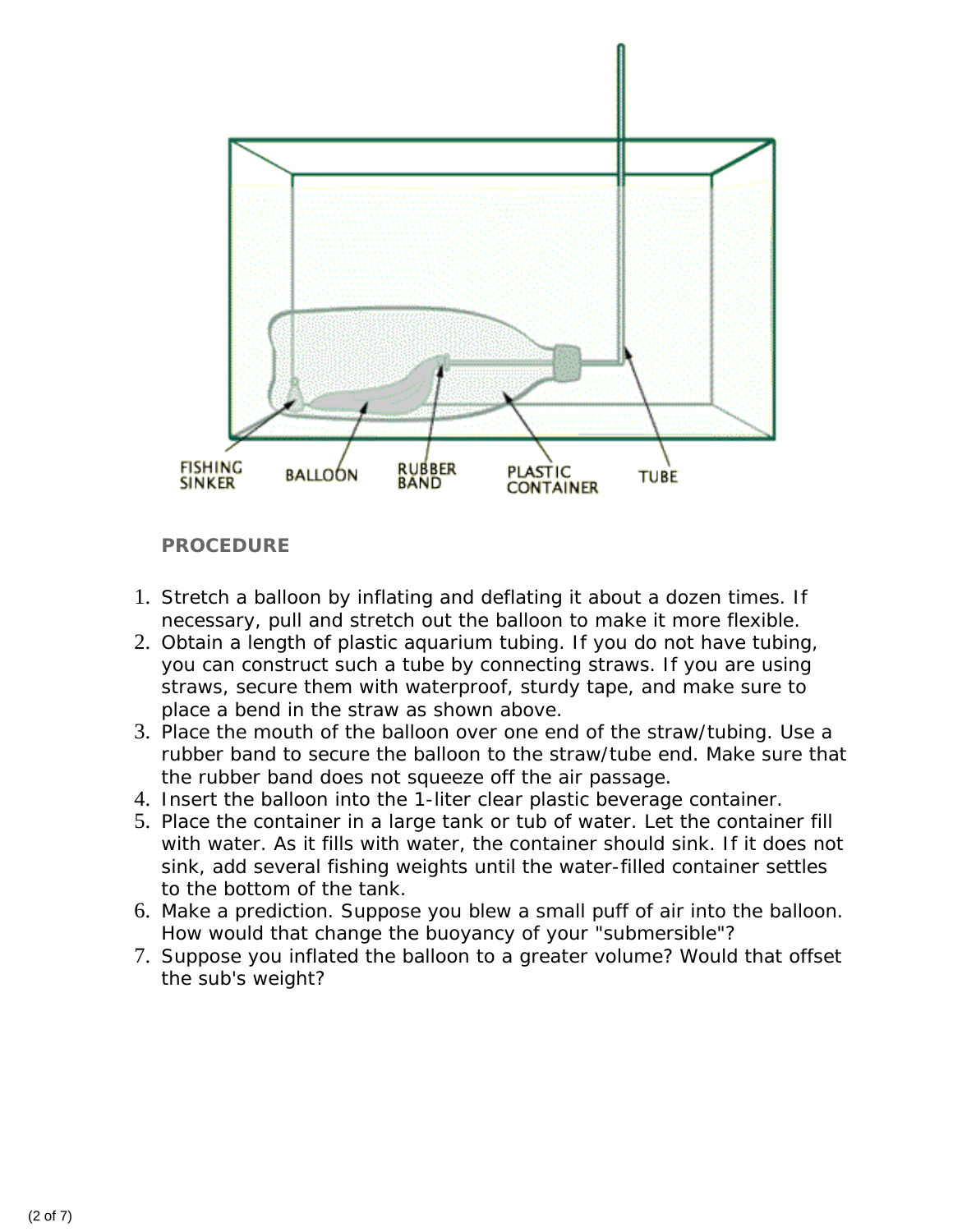# **Questions**

- 1. Why was it necessary to "pre-stretch" the balloon?
- 2. Why was it important to keep the air passageway unblocked?
- 3. What was the purpose of the fishing weights?
- 4. What happened when you blew into the open end of the straw/tube?
- 5. Consider the balance of forces that are responsible for the surfacing and diving of your classroom submersible. How can you apply what you've learned to *Alvin's* operation?

#### **EXTENSIONS**

#### **A Biological Connection**

Some species of seaweed have tiny air bladders that line their stem-like parts. Think about it. What survival advantage might these sacs of air offer?

#### **Historical Fiction**

Historical fiction is a writing style that is based upon the blend of historical events and fictional characters or exchanges. Can you image what it would have been like to be lowered down in a bathysphere, like William Beebe? In 1930, this four-foot-in-diameter steel sphere was the first to dive below 600 feet, eventually reaching an unprecedented depth of 3028 feet. How would it have felt to be the first person to see the deep ocean? With your instructor's approval, research the bathysphere and then write your own short story based upon these dives. Color the history with a fictional dialogue between yourself and the support crew at the surface.

#### **Spy Stories**

Learn about "Project Jennifer" and the CIA's secret operation to raise a Soviet sub from the seafloor. Using a modified research vessel called the *Glomar Explorer*, the agency tried to lift the hull into the secret compartment of this huge ship. Check it out at

[http://www.fas.org/irp/program/collect/jennifer.htm.](http://www.fas.org/irp/program/collect/jennifer.htm)

# **WEB CONNECTION**

# **[Marine Operations at WHOI](http://www.marine.whoi.edu/ships/ships_vehicles.htm)**

*http://www.marine.whoi.edu/ships/ships\_vehicles.htm* Learn more about Alvin and the other research vessels at the Woods Hole Oceanographic Institution.

# **[Submarine Construction](http://www.battlestations.org/rules/submarine.html)**

# *http://www.battlestations.org/rules/submarine.html* The basic construction of a submarine and its ballast tanks are illustrated at this site.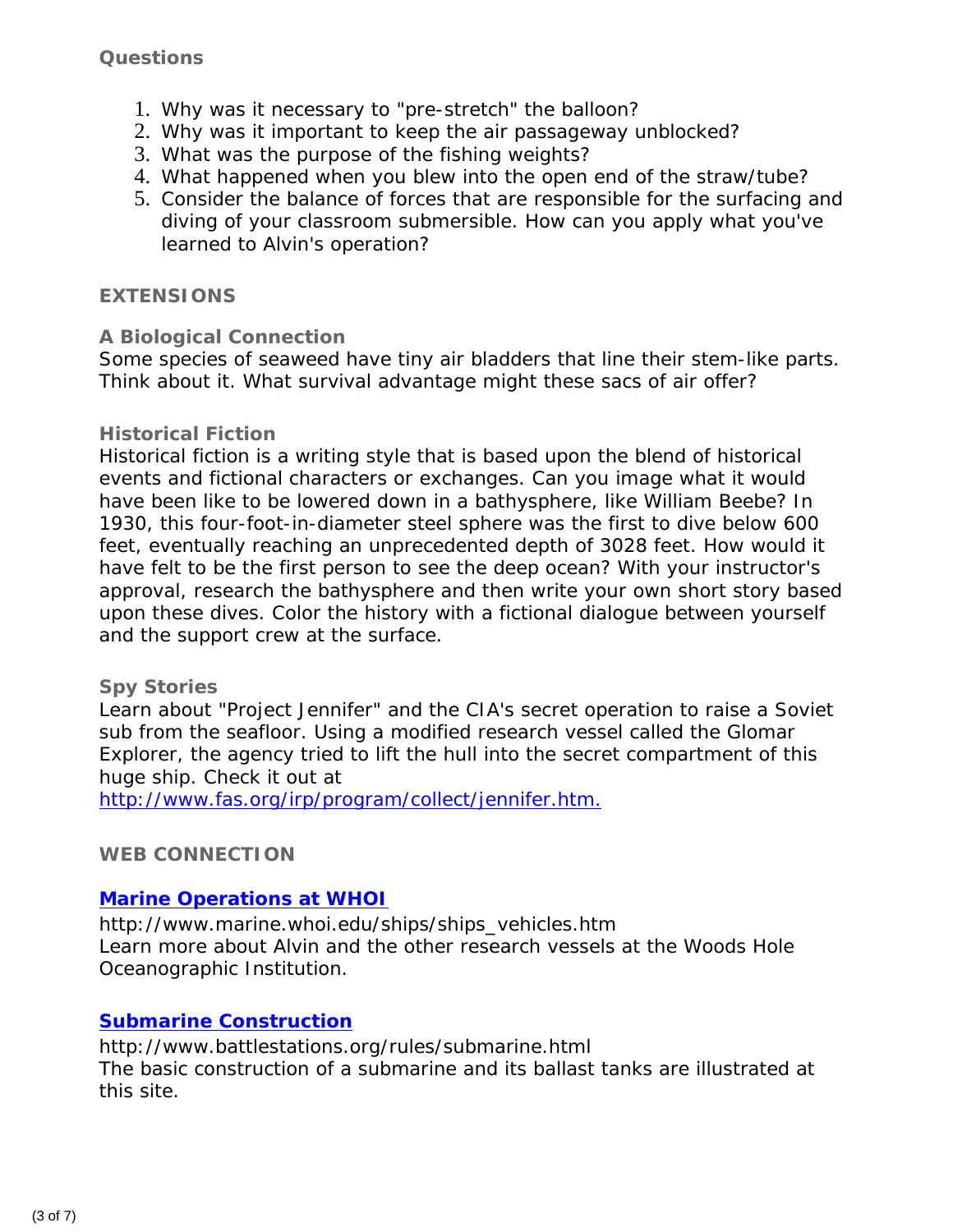# **[William Beebe - Going Deeper](http://www.pbs.org/wgbh/amex/ice/sfeature/beebe.html)**

*http://www.pbs.org/wgbh/amex/ice/sfeature/beebe.html* Read this biography of William Beebe on *The American Experience* Web site.

The activities in this guide were contributed by Michael DiSpezio, a Massachusetts-based science writer and author of "Critical Thinking Puzzles" and "Awesome Experiments in Light & Sound" (Sterling Publishing Co., NY).

#### **Academic Advisors for this Guide:**

Corrine Lowen, Science Department, Wayland Public Schools, Wayland, MA Suzanne Panico, Science Department, Fenway High School, Boston, MA Anne E. Jones, Science Department, Wayland Middle School, Wayland, MA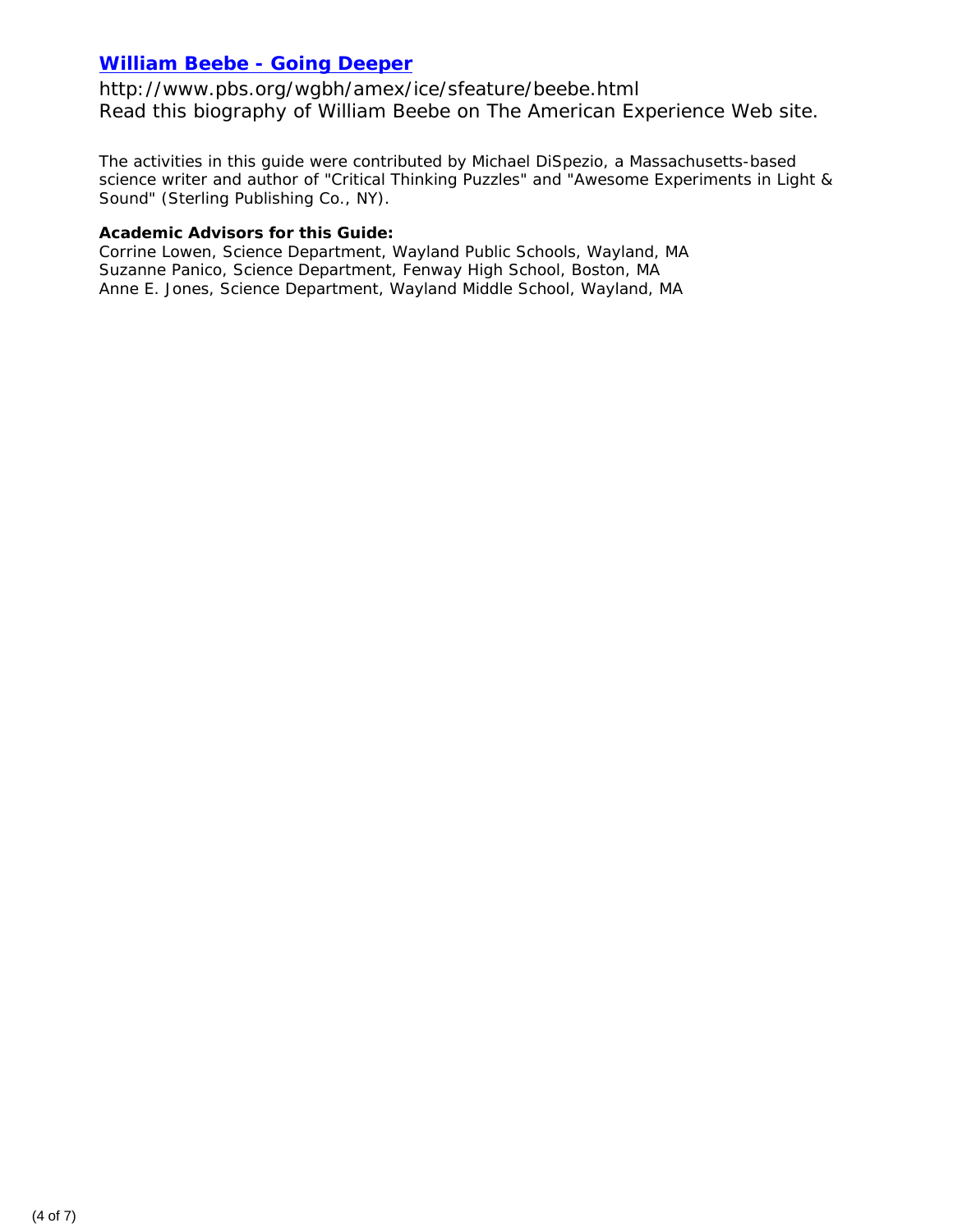

TEACHING GUIDE



Agilent Technologies





www.pbs.org/saf/1207

# **Beneath the Sea**

*Activity One: Grades 5-8* **Blowing Ballast**



**ANSWERS**

# **PROCEDURE**

6. Make a prediction. Suppose you blew a small puff of air into the balloon. How would that change the buoyancy of your "submersible"? **(Although any air would increase the upward force, a small volume of air may not produce enough buoyancy to raise the sub)**

7. Suppose you inflated the balloon to a greater volume? Would that offset the sub's weight? **(It depends upon the actual weight of the sub. Although a larger volume of air would create a greater upward force, you would still need to produce a counter force greater than the weight of the container.)** 

# **Questions**

- 1. Why was it necessary to "pre-stretch" the balloon? **(The fabric had to be loose enough to expand when a less powerful push of air was forced into it through the straw.)**
- 2. Why was it important to keep the air passageway unblocked? **(You needed an unobstructed path for the air to travel to the balloon. Otherwise the balloon would not inflate.)**
- 3. What was the purpose of the fishing weights? **(The weights added an extra downward force that made the submersible sink when the tank was not filled with air.)**
- 4. What happened when you blew into the open end of the straw/tube? **(Air moved down the tube and filled the balloon. As the balloon**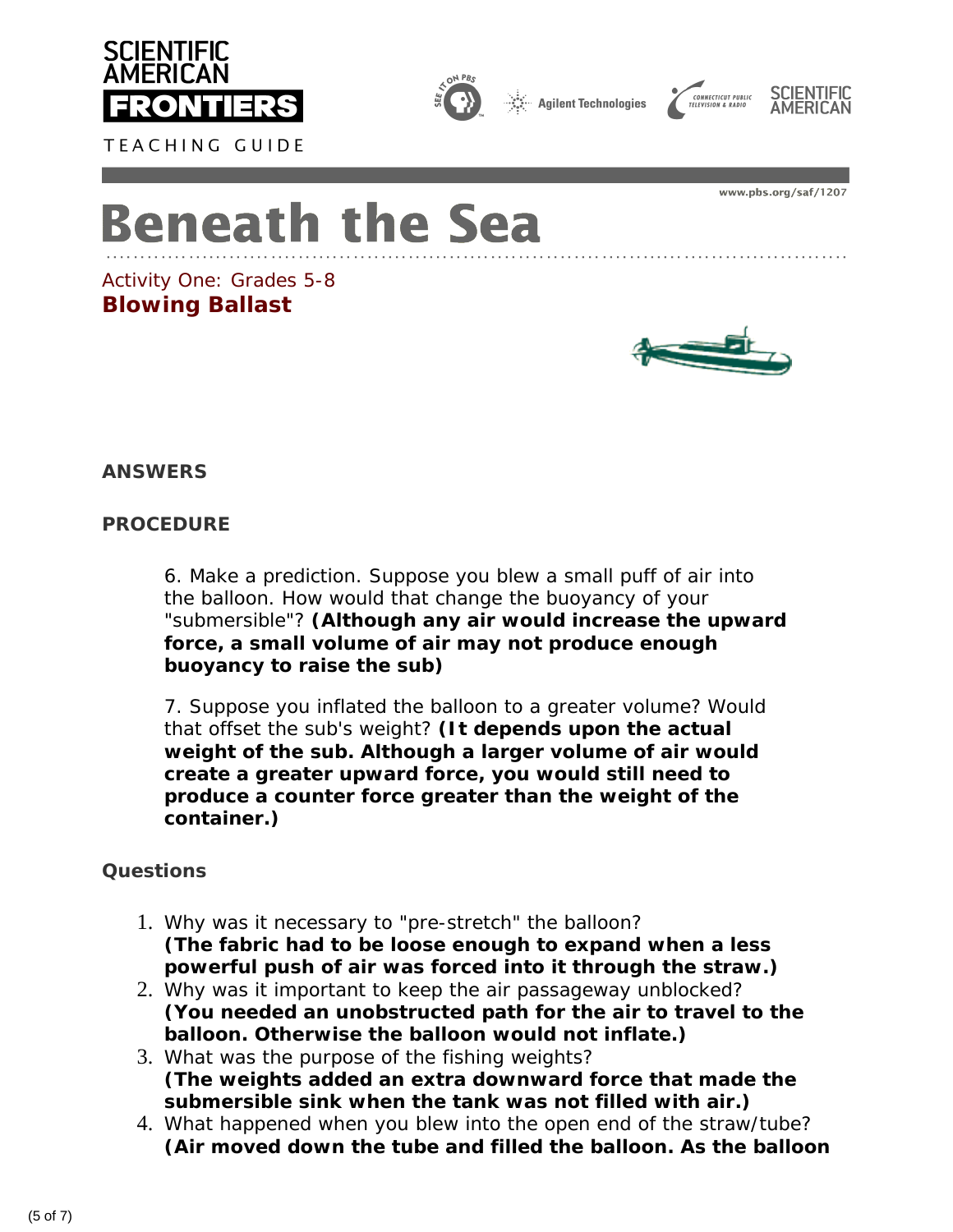# **filled with air, the craft became lighter until it eventually floated to the surface.)**

5. Consider the balance of forces that are responsible for the surfacing and diving of your classroom submersible. How can you apply what you've learned to Alvin's operation? **(Like the classroom sub, Alvin's depth is determined by the balance between its weight and buoyancy. But unlike the classroom sub, and most other submersibles, Alvin has a dual ballast system -- fixed and variable. First, fixed steel ballast weights are used to sink the Alvin down to just above the ocean floor. Then those weights are dropped to halt Alvin's descent. Next, the variable ballast system is used to finely adjust the sub's exact depth. Alvin's variable ballast system pumps seawater into or out of tanks to increase or decrease the sub's total weight, just like a normal sub and the one in this activity. But then when it's time to return to the surface, more fixed weights are dropped, and the sub rises. Using fixed weights for descent and ascent this way is very safe, because the weight release mechanisms are simple, and can be operated by hand if necessary. And using a variable system only for fine adjustments at the bottom saves on precious battery power to run the seawater pumps.)** 

# **EXTENSIONS**

# **A Biological Connection**

Some species of seaweed have tiny air bladders that line their stem-like parts. Think about it. What survival advantage might these sacs of air offer? **(Like an air-filled ballast tank, the air sacs help keep the stem-like parts afloat. Floating higher in the water exposes them to more sunshine.)**